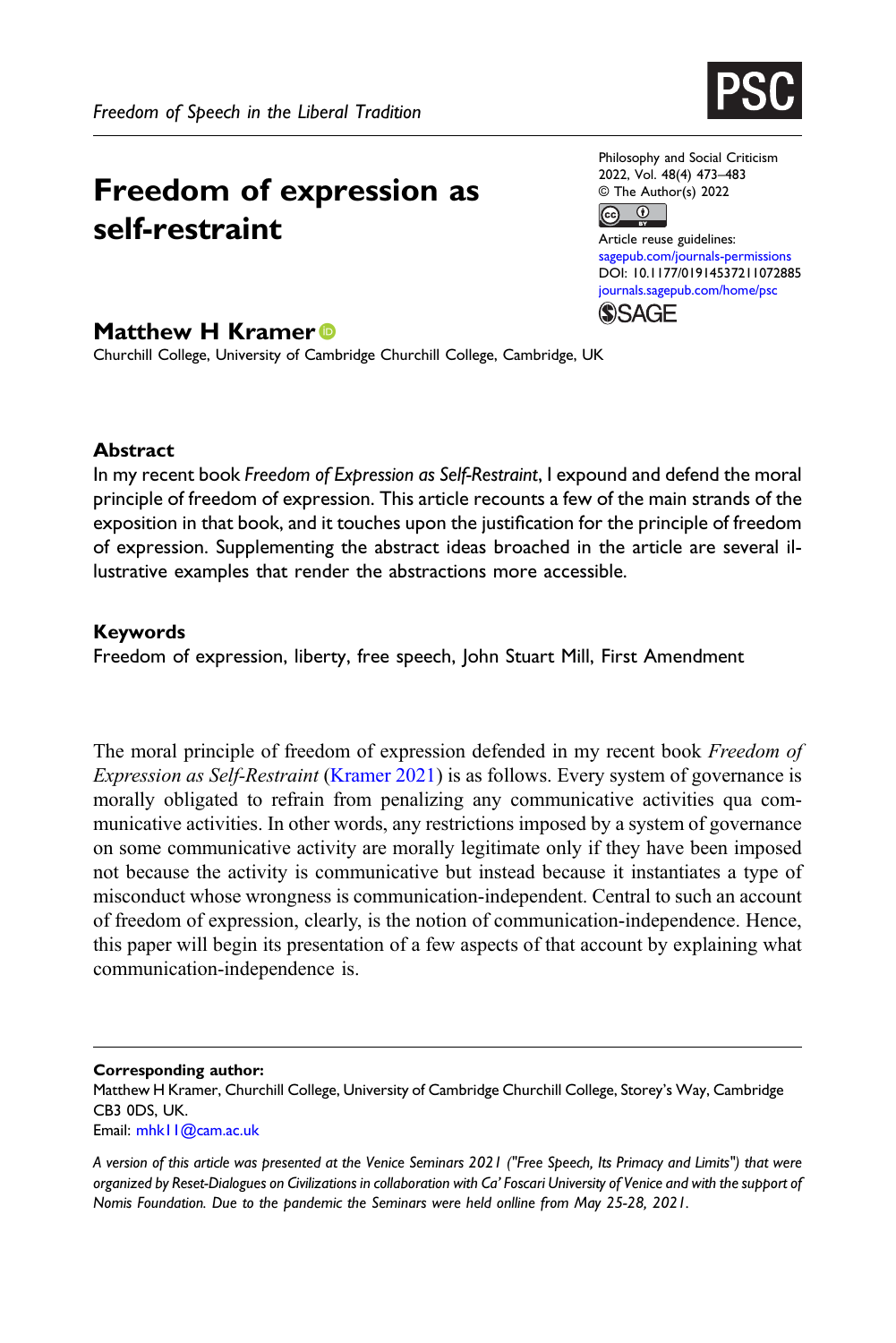#### Communication-independence

My references to communication-independent misconduct or to communicationindependent wrongfulness might mislead some readers because those references might be taken to suggest that the classifiability of utterances as such misconduct (or as partaking of such wrongfulness) is not due to what the utterances have communicated. Let us have in mind here a couple of the sundry examples of communication-independent misconduct which I ponder in my recent book: the malicious shouting of "Fire" in a dark and crowded theater, and the incendiary urgings of an orator addressed to a mob outside the home of a corn-dealer. My discussion in this section will proceed with reference to those two examples—in order to make the discussion more concretely accessible—but its points are generalizable.

As is evident, the shout in the theater forcefully expresses a message to its addressees. It is designed to induce some immediate life-endangering actions on the part of those addressees, but that effect is deliberately achieved by way of the alterations in their beliefs and attitudes that are brought about through the transmission of the admonitory message. Consequently, the wrongfulness of the shout supervenes on what has been communicated in the circumstances wherein the shout has occurred. Any satisfactory account of that wrongfulness has to make reference to the content and context of the utterance. Those features of the utterance are what warrant its being classified as the inducement of a dangerous public disturbance (or as an attempt to induce a dangerous public disturbance). In other words, the classifiability of the malicious shout as an instance of communicationindependent misconduct is due to the message which the shout has conveyed and to the circumstances in which the conveyance of that message has occurred.

Accordingly, if the adjective "communication-independent" were supposed to indicate that the wrongfulness of the act of shouting "Fire" is not due to the communicative import of such an utterance, then that adjective would be inapposite. However, when I characterize the wrongfulness of the utterance as communication-independent, or when I contend that the utterance can properly be subjected to sanctions as a communicationindependent mode of misconduct, there is no suggestion that the wrongfulness is unattributable to the content and context of the message which the shout of "Fire" has expressed. Rather, the point is that the shout belongs to a category of misconduct—the category of inducement (or attempted inducement) of a perilous public disturbance—that is not inherently communicative. Any number of potential or actual instances of such misconduct are communicative, and any number of potential or actual instances of such misconduct are non-communicative. These heterogeneous instances are categorized together on the basis of the wrong-making properties which they have in common. Those properties are instantiated by any endeavor to initiate or exacerbate a situation of dangerous public disorder, whether the endeavor is communicative or non-communicative in its character. Precisely because the actions that instantiate those wrong-making properties can be either communicative or non-communicative, the instantiation of those properties is communication-independent. And because the wrongness of any such action does not hinge on whether the action is one of the communicative instances or one of the non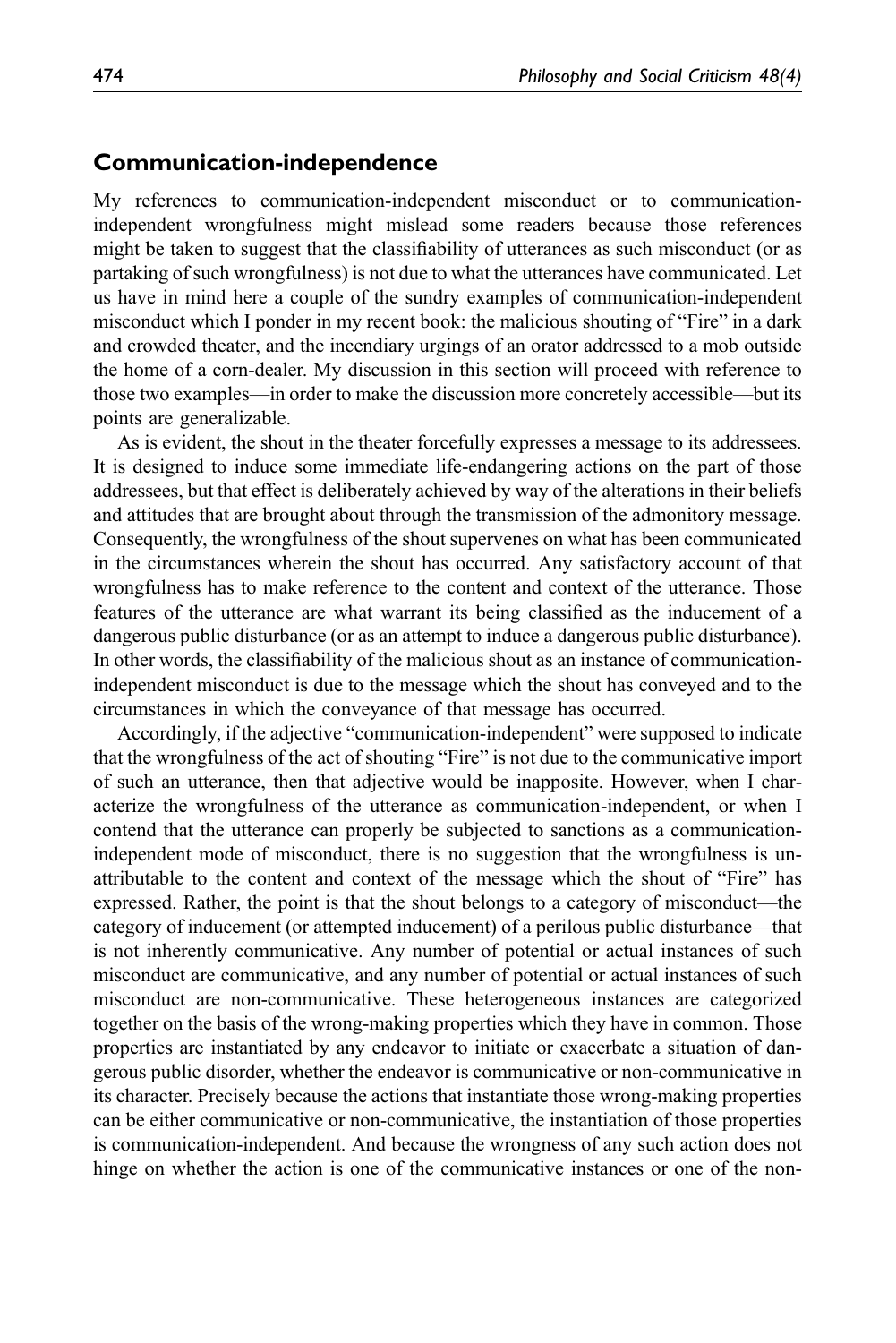communicative instances in the category of misconduct to which it belongs, its wrongness is likewise communication-independent.

Let us now turn to the harangue by a firebrand orator who incites the members of a mob outside the home of a corn-dealer and goads them into undertaking a lethal rampage of violence against the corn-dealer. Patently, the fulminations of the orator are communicative; through them he intentionally conveys both a clear-cut message and some malign sentiments to the members of the mob. Because of those communicative contents and because of the circumstances in which those contents are imparted, the speaker's tirade is constitutive of his direct participation in a lynching. Given the proximity of his utterances to the exertions of violence against the corn-dealer, and given the role of his utterances in deliberately spurring the mob to proceed with those exertions, his declamations are properly classified as some of the initial stages of the violence. Their classifiability as such stages—their classifiability as his direct participation in a lynching—is due to their communicative contents and context. Hence, when I claim that his diatribe constitutes a communication-independent mode of misconduct, there is no suggestion that the wrongness of the diatribe is somehow unattributable to what it has communicated. Its wrongness is communication-independent, but not in that ridiculous sense.

Instead, the communication-independence of the misconduct (or the communicationindependence of the wrongness of the misconduct) consists in the fact that the direct participation of a person in a lynching can occur either through communicative actions or through non-communicative actions. An inflammatory tirade that stirs up a mob into a frenzy is one way in which somebody can directly contribute to the perpetration of a lynching, and the placing of a rope around the victim's neck is another such way. Those two modes of direct participation, along with countless other possible modes of such participation, are grouped together in a category of evildoing on the basis of the wrongmaking properties which all of them share. Because the fiery tirade belongs to that category of evildoing, it is aptly classifiable as communication-independent misconduct. It belongs to a genus that cuts across the distinction between the communicative and the non-communicative, and its membership in that genus of wrongdoing is what accounts for its legitimate prohibitability. Proper sanctions will be directed against the orator's incitement not qua act of communication but instead qua act of direct participation in a murderous crime. Anyone who has participated directly in that crime in a noncommunicative manner will be similarly liable to undergo such sanctions, for the range of the applicability of proper sanctions—like the category of wrongdoing to which they are punitive responses—cuts across the distinction between the communicative and the non-communicative.

In the respect that has just been summarized, rather than in the ludicrous respect that has been broached in the penultimate paragraph above, the misconduct constituted by the orator's harangue is communication-independent. That type of misconduct (participation in a deadly act of violence) comprises communicative instances and non-communicative instances alike, and any legitimate prohibition of such misconduct is aimed against what those instances have in common rather than against any features that appertain solely to the communicative instances. Like the type of wrongdoing itself, then, a legitimate prohibition of it is communication-independent. Extending to the type's communicative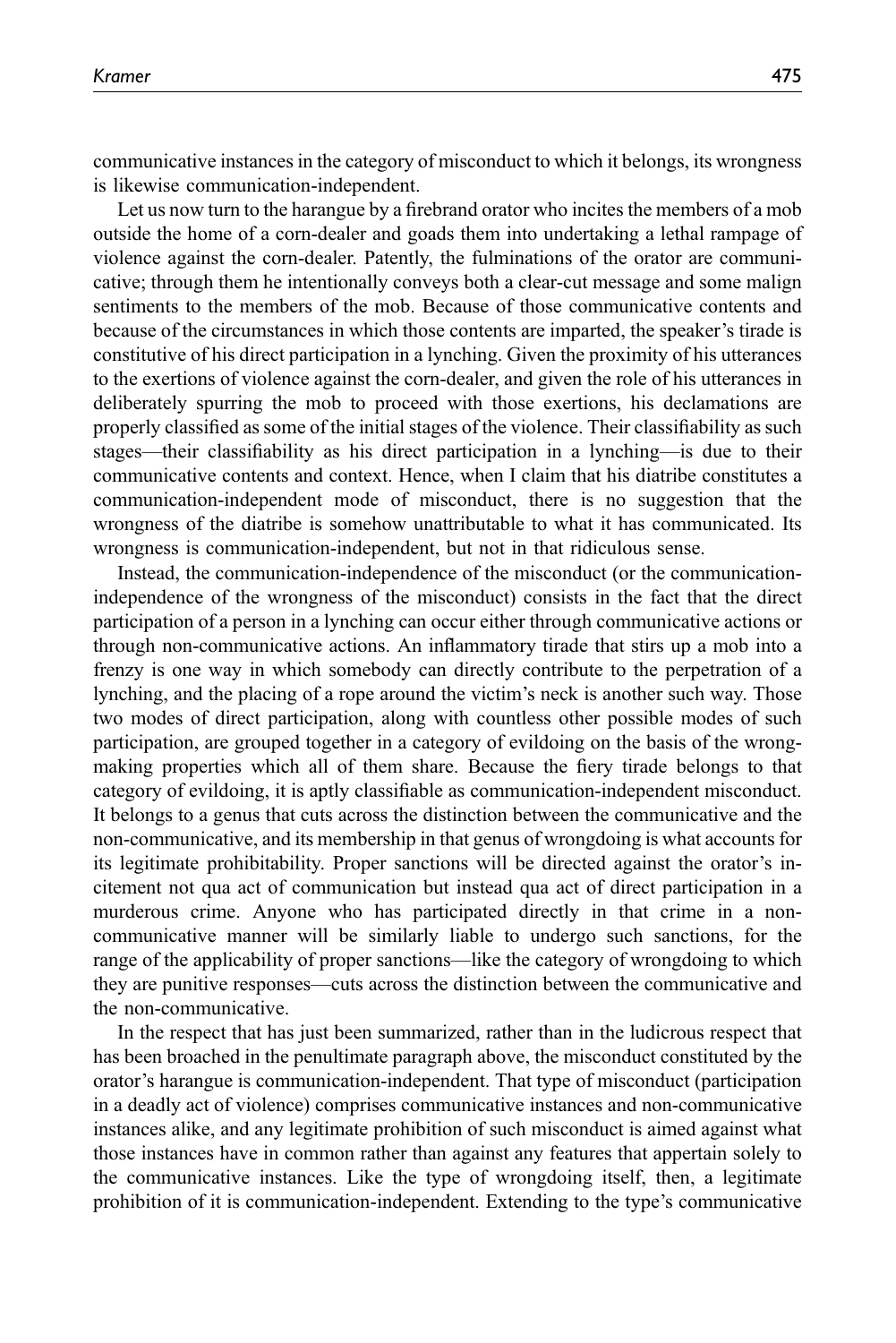instances and non-communicative instances across the board, such a prohibition complies with all the constraints of neutrality that are integral to the principle of freedom of expression.

# The neutrality required under the principle of freedom of expression

As has just been suggested, what the principle of freedom of expression requires in any society is that the relationship between the society's system of governance and the communicative activities of its citizens be marked by several types of neutrality. Only insofar as each of those types of neutrality is attained, will a system of governance have exerted the self-restraint that is involved in never directing any penalties or disadvantages against communicative endeavors qua communicative endeavors.

#### Communication-neutrality

Most general among the ways in which every system of governance should be neutral with regard to the communicative conduct of its citizens is that it should never treat the communicative character of the conduct either as a ground for the imposition of sanctions (or other disadvantages) or as a ground for the conferral of benefits. Under the principle of freedom of expression, the terms and purposes of all governmentally imposed restrictions must conform to this requirement of general communication-neutrality. An insistence on such neutrality has underlain some of the most famous doctrines and distinctions in American constitutional law.

Let us briefly ponder afresh Oliver Wendell Holmes's famous example of a man who maliciously shouts "Fire" in a crowded theater. Although such an action is communicative, the prohibition of it can be morally legitimate because the action instantiates a type of misconduct whose wrongness is not distinctively communicative. That is, the shouting is an attempt to induce serious public disorder in circumstances where the disorder is very likely to result in deaths or injuries and damage to property. Such an attempt could have been undertaken through non-communicative conduct such as the firing of a gun or (for that matter) the igniting of a fire. Hence, a law that proscribes such misconduct can be and almost always will be—communication-neutral in its purpose. Such a law, banning the inducement of serious public disturbances, can provide for sanctions without treating the communicative character of this or that instance of the banned misconduct as a ground for the imposition of those sanctions.

Let us also glance here at a distinction on which I have expatiated in my book about freedom of expression—the distinction between advocacy and incitement, as it has been drawn by the U.S. Supreme Court in the celebrated 1969 case of *Brandenburg v Ohio*. When somebody's utterances incite other people to engage in serious criminality, her statements are aimed at bringing about some major wrongdoing in circumstances where the imminent occurrence of the wrongdoing is likely as a result of the statements. That is, a communication that amounts to incitement is characterized by three main elements: the intendedness of the link between the communication and some serious misconduct, the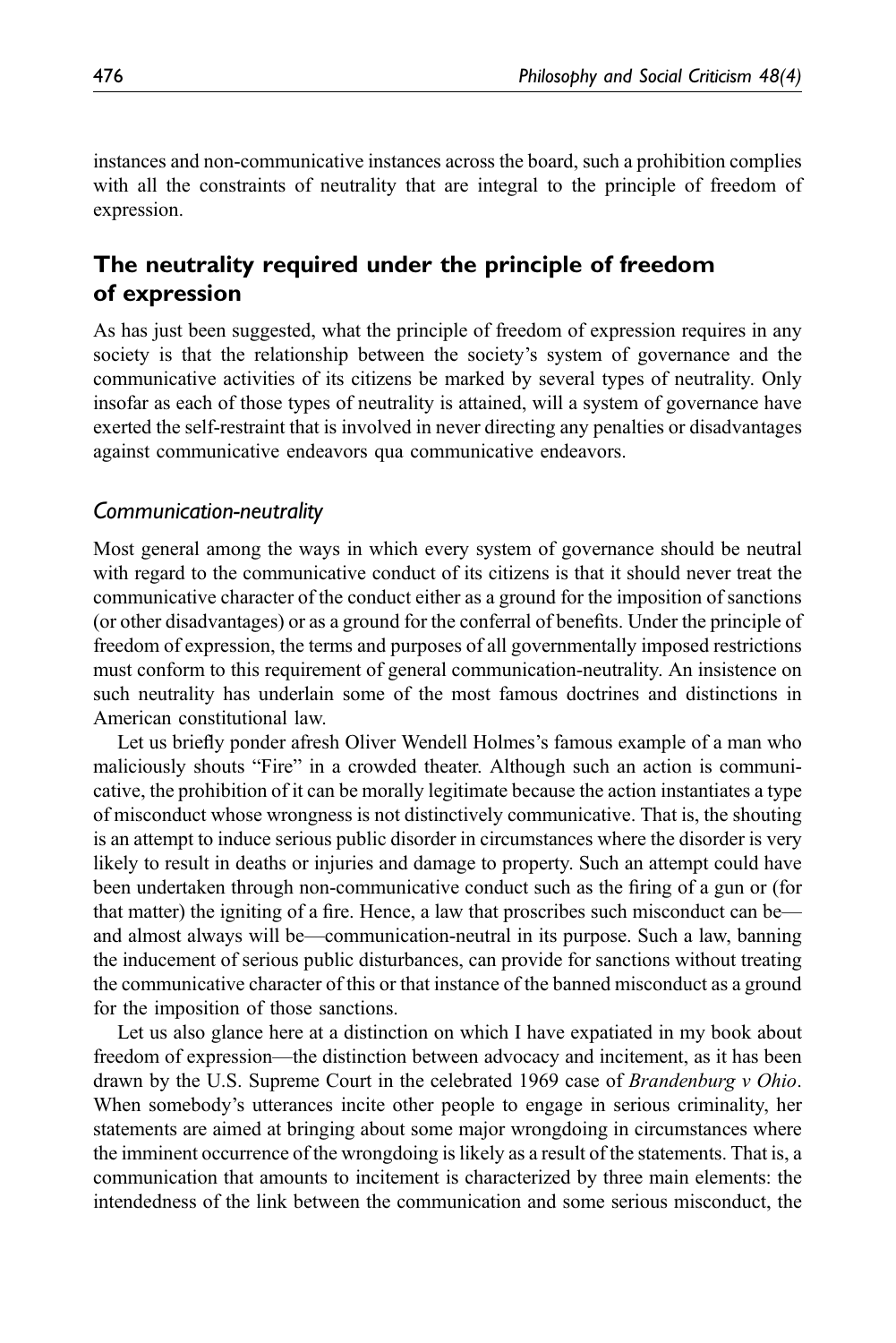imminence of the misconduct, and the likelihood of the occurrence of the misconduct. By contrast, when somebody advocates the perpetration of misconduct but does not commit incitement, at least one of the three elements just specified is missing. A classic example of incitement, which I have already contemplated in §1 above, is John Stuart Mill's scenario of a fiery speaker who rails against the iniquity of corn-dealers while addressing a mob of angry people who have gathered outside the home of a local corn-dealer ([Mill 1956](#page-10-1), 67– 8). In Mill's scenario, and in other cases of incitement, the utterance of inflammatory statements by a speaker is constitutive of the speaker's participation in the serious and imminent misconduct which the statements are designed and likely to bring about. Because of the proximity between the inciting utterances and the imminent criminality which they are intended to produce, the utterances are subsumed into the criminality as some of the initial stages thereof. Consequently, the imposition of sanctions on Mill's fiery speaker is unequivocally consistent with the principle of freedom of expression. Punishment is administered not because of the communicative character of the speaker's fulminations, but because of their having constituted his direct and deliberate involvement in the perpetration of a lynching. Accordingly, that punishment is communication-neutral.

What the *Brandenburg* criterion for incitement enables us to do, in any context where somebody (like Mill's rabble-rouser) has exhorted people to commit violence or other serious wrongdoing, is to determine whether the exhortations can be penalized in a communication-neutral manner or not. If the utterances in question do meet the Brandenburg test for incitement, then a relevant communication-neutral legal prohibition—a prohibition on rioting or vandalism or murder or arson, for example—can be applied to those utterances in a communication-neutral fashion. Contrariwise, if the speaker's declamations do not meet the *Brandenburg* test and are therefore properly classifiable as mere advocacy rather than as incitement, then any sanctions imposed in response to them are not communication-neutral. Even if the legal prohibition that provides for the sanctions is itself communication-neutral (like the prohibition on rioting or vandalism or murder or arson), any application of it to an act of mere advocacy is not communicationneutral. Unlike incitement, mere advocacy is not subsumed into the misconduct for which it calls; it is not sufficiently proximate to that misconduct to be so subsumed. Hence, if it is subjected to legal sanctions, it is subjected as an act of communication rather than as one of the initial stages of the communication-independent misconduct. Administered in such circumstances, the sanctions are not communication-neutral and are thus in violation of the principle of freedom of expression.

# Two types of content-neutrality

Another type of neutrality required under the principle of freedom of expression is that of content-neutrality, which obtains in two main varieties: neutrality of subject matter and neutrality of viewpoint. We should examine each of those two main varieties in turn.

Subject-neutrality. A system of governance that duly abides by the constraint of neutrality of subject matter does not differentiate among the topics that can be broached whenever any general communicative activities are permitted. Helpful here will be a scenario in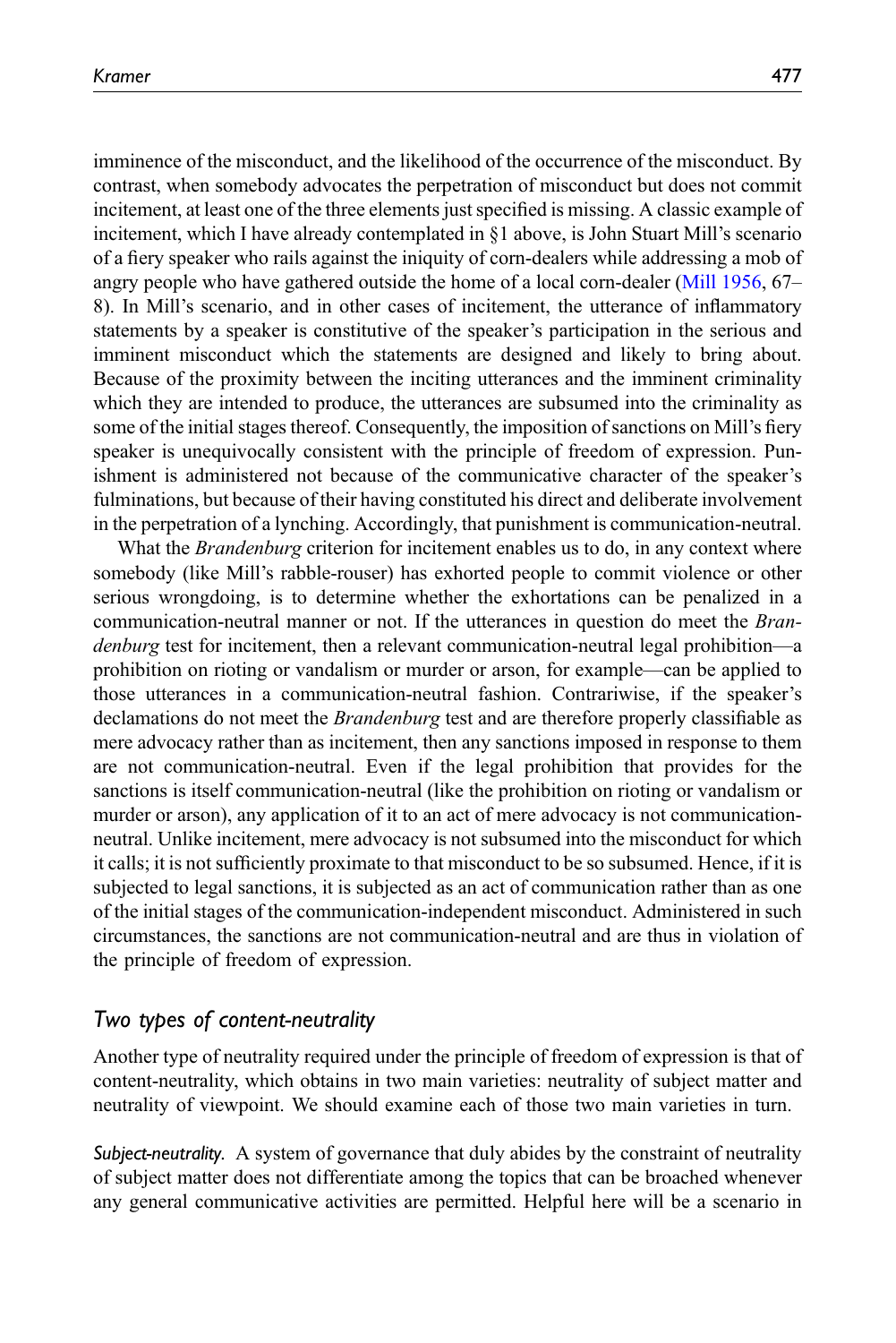which this subject-neutrality has been forsaken. Suppose that a local ordinance permits the placing of advertisements (in return for set fees) on the sides and backs of municipal buses, and suppose that the ordinance excludes from this arrangement any advertisements that address politically sensitive topics. That exclusion does not discriminate among viewpoints at all; it applies to any political advertisements irrespective of the points on the political spectrum whence they emanate. Nonetheless, it plainly does discriminate on the basis of subject matter. With regard to a prominent public setting, its purpose is to delimit the range of topics that can be raised by potential communicators and pondered by potential addressees of the communications.

Such a content-specific restriction contravenes the principle of freedom of expression, even though a municipal government could legitimately exclude advertisements altogether from the sides and backs of its buses. What contravenes the principle of freedom of expression is not the extent of the restriction but instead its fine-grainedness. Of course, that feature of the restriction could have been accentuated. For example, instead of excluding all political advertisements, the ordinance might have excluded only advertisements pertaining to abortion or only advertisements pertaining to matters of immigration. Either of those exclusions would have been less wide-ranging than the exclusion of all politically sensitive topics, but—precisely for that reason—either of them would have been more fine-grained as an effort to direct the flow of discourse in a prominent public setting. As I have argued at length in Chapter 4 of Freedom of Expression as Self-Restraint, selectivity can be as problematically inimical to freedom of expression as is overbreadth.<sup>[1](#page-10-2)</sup>

Viewpoint-neutrality. Arguably even more important than neutrality of subject matter, as an aspect of the compliance by a system of governance with the principle of freedom of expression, is neutrality of viewpoint. Suppose that, instead of excluding all political advertisements from the sides and backs of municipal buses, a local ordinance were to exclude all advertisements that express opposition to the policies of the United Kingdom's Labour Party. Or suppose that, instead of excluding all advertisements that pertain to the matter of abortion, a local ordinance were to exclude all advertisements that call for the outlawing of the practice of abortion. Neither of these examples involves a restriction on the range of topics that can lawfully be addressed in a prominent public setting, but each of them involves a restriction on the range of viewpoints that can lawfully be espoused within that setting. Opponents of the Labour Party or of abortion are not legally allowed to proclaim their views in the form of advertisements on public buses, whereas admirers of the Labour Party and proponents of the "pro-choice" side in controversies over abortion are legally allowed to proclaim their views in such a fashion.

Once again, what makes the exclusions objectionable is their selectivity. A municipal government is not morally obligated to make the sides and backs of public buses available as spaces for advertising, but a policy in favor of making them available as such spaces (in return for paid fees) cannot legitimately discriminate with reference to the viewpoints of would-be advertisers. As I have maintained in the aforementioned chapter of my 2021 book, the selectivity of such discrimination is particularly deplorable because it deviates so egregiously from the self-restraint that is morally required of every system of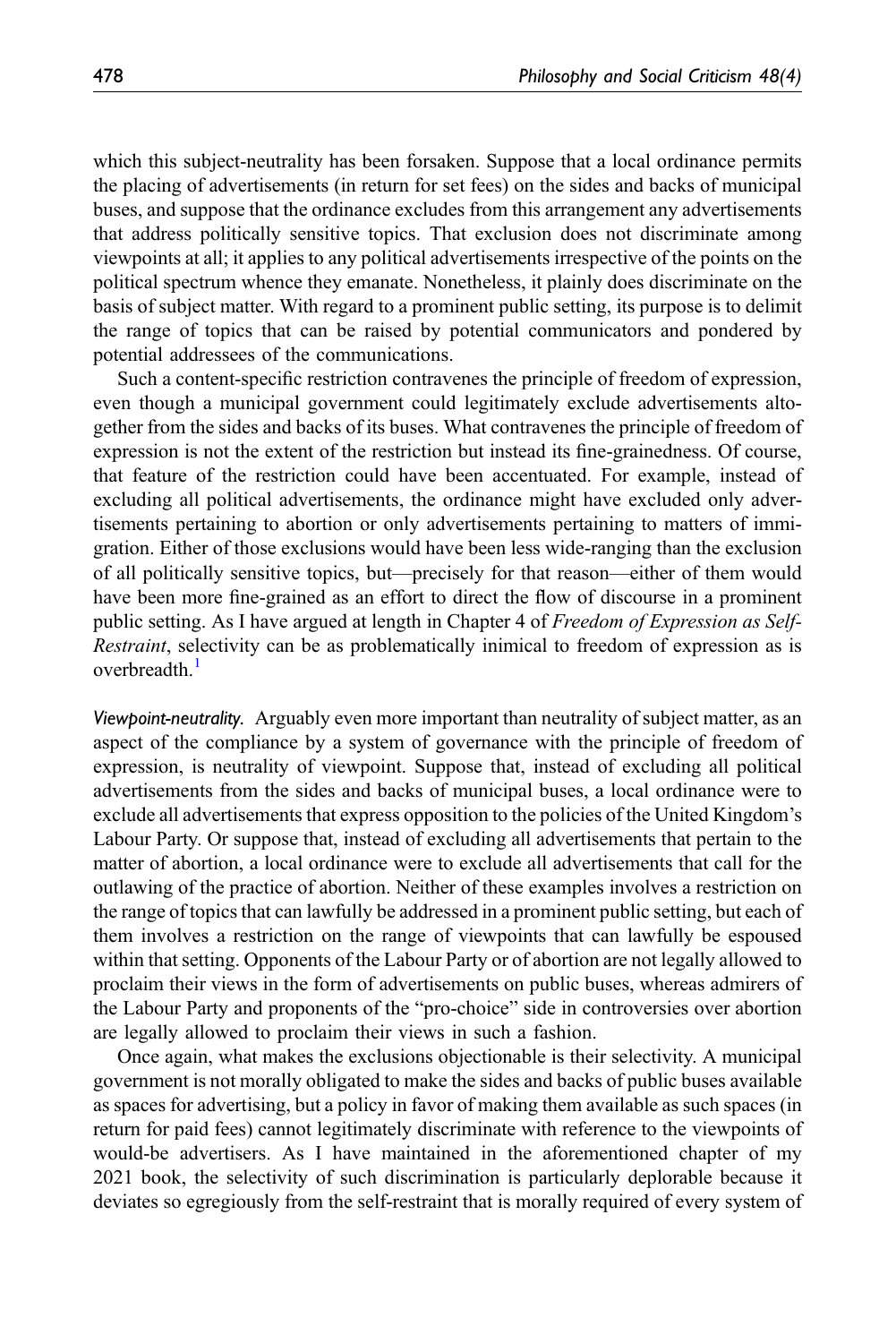governance under the principle of freedom of expression. On the one hand, such selfrestraint would be grossly abandoned through any sweeping restrictions on communications in contexts where no significant restrictions are morally permissible. For example, if a municipal government were to enact a law that prohibits people from conversing in public parks or in railway stations, its heavy-handed attempt to regiment public discourse would be blatantly in violation of the principle of freedom of expression. On the other hand, not only would departures from subject-neutrality or viewpoint-neutrality be morally illegitimate in the contexts just mentioned, but they would also be morally illegitimate in contexts where some blanket restrictions would be morally legitimate. Just above, we have been pondering a context of the latter kind: whereas a local government can permissibly disallow any advertisements on the sides and backs of its municipal buses, no subject-specific or viewpoint-specific limitations would be morally permissible even in such a setting. As endeavors to control minutely the patterns of public discourse and contemplation, subject-specific and viewpoint-specific prohibitions are sometimes more sharply at variance with the ideal of governmental self-restraint than are prohibitions that sweep indiscriminately.

# Speaker-neutrality

A further type of governmental impartiality required under the principle of freedom of expression is speaker-neutrality. Although this kind of neutrality is closely related to neutrality of viewpoint, the two are not equivalent. For example, a particular person might be legally prohibited from speaking publicly on a certain issue, even though others who share that person's position on the issue are legally permitted to speak publicly about it. Indeed, a particular person might be legally prohibited from speaking publicly about some matter, even though other people are legally permitted to appear on radio or television to articulate that very person's pronouncements on the matter. Just such a situation obtained in the United Kingdom from 1988 to 1994, when broadcasters throughout the country were legally banned from airing the voices of members of Northern Irish terrorist groups—and members of the political party Sinn Féin—on radio or television ([Donohue](#page-10-3) [2008,](#page-10-3) 293–4). British broadcasters during that period were legally permitted to employ actors to read out the words that had been uttered by the members of those groups in interviews or in other public statements. Consequently, everything said by the terrorists and their political comrades could legally be aired on radio or television in the United Kingdom, provided that the voices of the terrorists or their comrades were replaced with actors' voices. In such a situation, there was no transgression of content-neutrality by the British system of governance, but there was an obvious transgression of speakerneutrality.

A point to be emphasized here about the requirement of speaker-neutrality is that it forbids not only the identity-based disadvantaging of a speaker but also any identity-based preferential treatment. This point has sometimes been overlooked even by eminent champions of the values of liberal democracy. For instance, when writing about the flagrantly unjust U.S. Supreme Court case in which the Court upheld the conviction of Eugene Debs for speaking against the role of the United States in the First World War,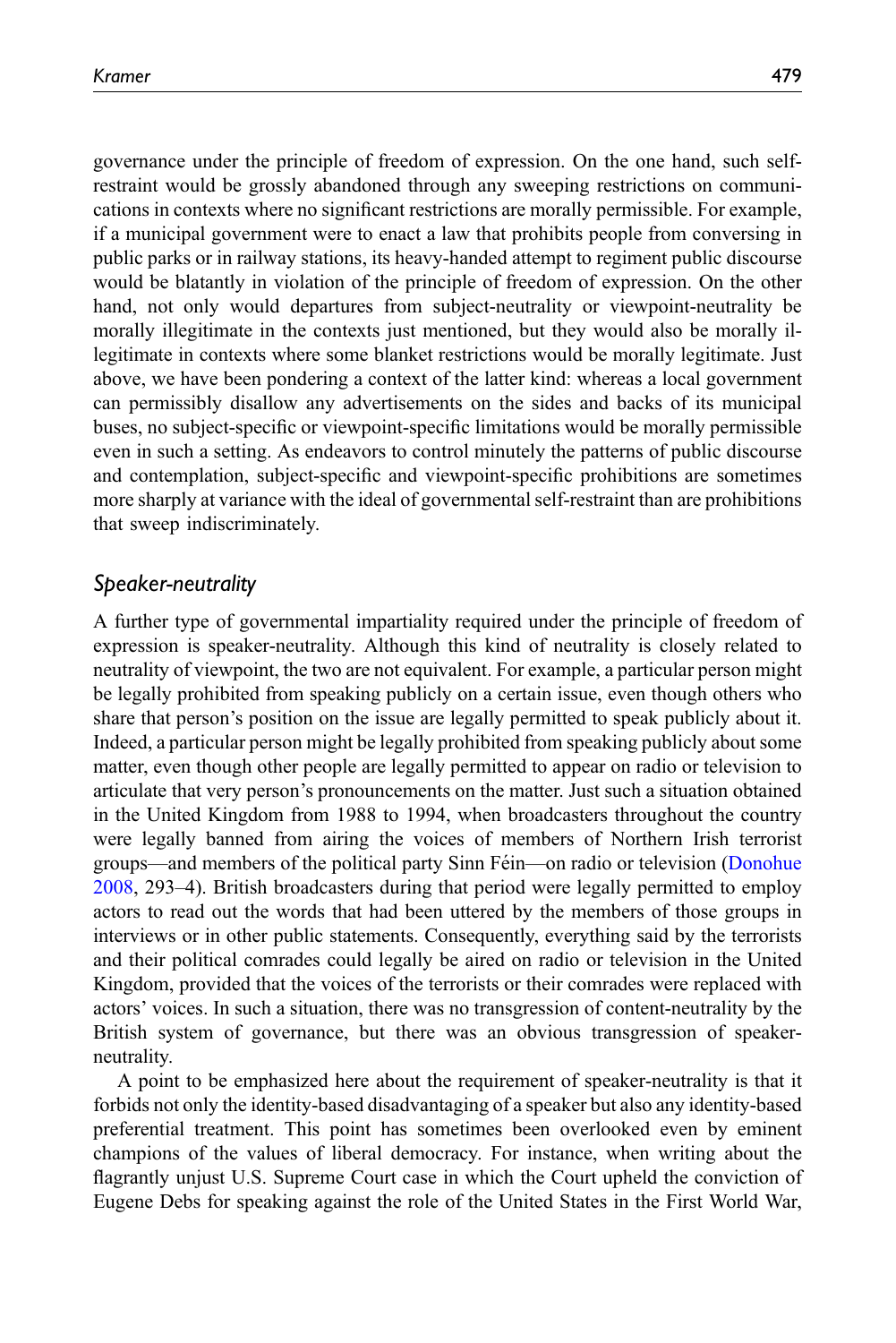John Rawls lamented that the Court was "little troubled by the constitutional question raised in Debs, even though the case involves a leader of a political party, already four times its candidate for the presidency" ([1993,](#page-10-4) 351). Rawls was right to be indignant about the Supreme Court's judgment in the *Debs* case, but he erred in suggesting that the stature of Debs as a politician was a factor which militated against that judgment. The stature of Debs as a politician was irrelevant; no preferential treatment of his utterances was warranted on that ground. Decisive instead was the fact that he with his orations did not deliberately give rise to any clear danger of serious and imminent misconduct. His speeches did not constitute any participation by him in such misconduct, as they amounted to advocacy rather than to incitement. This communication-neutral ground for acquitting Debs is also straightforwardly speaker-neutral. It applies to his orations the same standard—the *Brandenburg* Court's version of the clear-and-present-danger standard—that is applicable to the orations of any other speaker.

# Neutrality at the level of standing laws and neutrality in application

If and only if a legal mandate partakes of each type of neutrality that has just been adumbrated, it is in conformity with the requirements laid down by the principle of freedom of expression. Though some types or instances of communicative conduct might be prohibited by a mandate that is in conformity with that principle, they are not prohibited because of their distinctively communicative character or content or because of the identities of the people who engage in them. Instead of being prohibited qua acts of communication, those types or instances of conduct are prohibited because they are constitutive of some communication-independent misdeeds. Communication-neutrality and subject-neutrality and viewpoint-neutrality and speaker-neutrality, then, are the hallmarks of laws enacted by a system of governance that exerts the self-restraint involved in the realization of freedom of expression.

Of course—as I have emphasized in Freedom of Expression as Self-Restraint—the foregoing types of neutrality are crucial not only in connection with the terms and purposes of the laws that have been enacted by a system of governance, but also in connection with the processes whereby those laws are implemented through the decisions and actions of administrative and adjudicative officials. Even if a statute or some other law is itself impeccably in compliance with the principle of freedom of expression, it might be applied selectively by administrative officials or adjudicative officials in contravention of that principle. Consider, for example, the American case of Davis v Norman, which arose from some events in the state of Arkansas in the mid-1970s [\(Kramer 2021](#page-10-0), 26–9, 40–1, 52–3). After Keith Davis had been killed in a collision while he was driving a truck at high speed to escape from a pursuing police car, his father—who blamed the police for the death—placed the wrecked truck on the lawn of his house as a way of protesting against what the father perceived as an abuse of the police's authority. Under the terms of a local ordinance that prohibited the unenclosed storage of ruined motor vehicles, the father was served with a notice to remove the wrecked truck from his lawn. He explained to the local authorities that he was displaying the truck on his property as a statement of protest against the high-handedness of the police, and he submitted that his display was an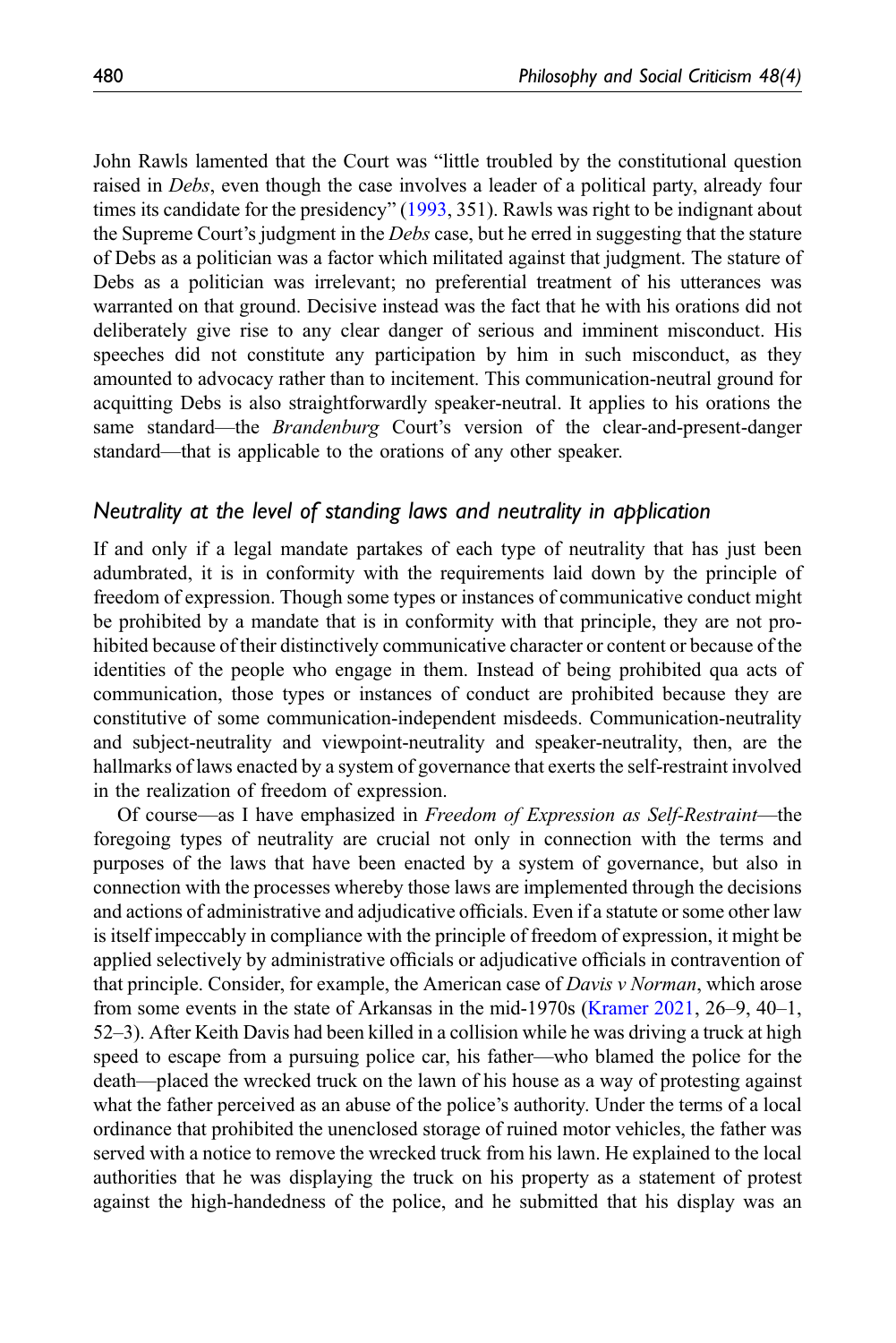instance of symbolic speech for which he could claim the protection of the First Amendment. His appeals against the seizure and removal of the vehicle from his lawn were dismissed by the federal courts that ultimately ruled on the matter.

Although the terms and purposes of the ordinance that forbade the storage of demolished automobiles in the open air were unexceptionably communication-neutral and content-neutral and speaker-neutral, there are quite solid grounds for suspecting that the ordinance was applied selectively to the conduct of Mr Davis in a manner that was neither communication-neutral nor content-neutral. Among the people in the local community who understood the message imparted by the display of the ruined truck were the police. They were undoubtedly displeased by the harsh criticism of them which Mr Davis communicated through his positioning of the truck on his lawn. Hence, in the absence of any further evidence on the question, we have ample grounds for wondering whether the ordinance was being applied selectively against him to squelch that criticism. If the effectuation of the ordinance was indeed selective in that fashion, then the issuance of a removal-directive to Mr Davis transgressed the principle of freedom of expression (and the First Amendment) even though the ordinance itself was consistent with that principle. In any event, whatever may be the accuracy or inaccuracy of these surmises about the actions of the police in that Arkansas municipality, the general point here is that the foregoing types of neutrality are required (under the principle of freedom of expression) in processes of administration and adjudication as well as in the outputs of legislation. In relation to any law or policy that is adopted by a system of governance, the principle of freedom of expression is fulfilled only insofar as both the law or policy itself and the implementation of it are characterized by all of the aforementioned types of neutrality.

## The matter of justification

In the fourth chapter of Freedom of Expression as Self-Restraint, I elaborate a full-scale justification of the moral principle of freedom of expression that has been outlined in this paper. Here, I can only touch upon that matter. As is perhaps evident, the several kinds of neutrality required under the principle of freedom of expression do indeed stand in need of justification. After all, a stance of wholesale communication-neutrality and contentneutrality and speaker-neutrality will carry some significant drawbacks in any number of instances. Let us here briefly return to the municipal ordinance which authorizes the selling of places for advertisements on the sides and backs of public buses but which excludes any advertisements that are expressive of certain viewpoints. If every such ordinance is disallowed, and if strict viewpoint-neutrality is insisted upon, the municipal government may sometimes find itself presented with applications for advertisements from odious groups such as the Ku Klux Klan or the Communist Party. Why should the local officials have to choose between not allowing any advertisements to be placed on buses and leaving open the possibility of occasional advertisements placed by such groups?

A satisfactory answer to this question, and a satisfactory answer to any cognate question about any of the other types of neutrality that are mandatory under the principle of freedom of expression, will amount to a thoroughly elaborated justification of that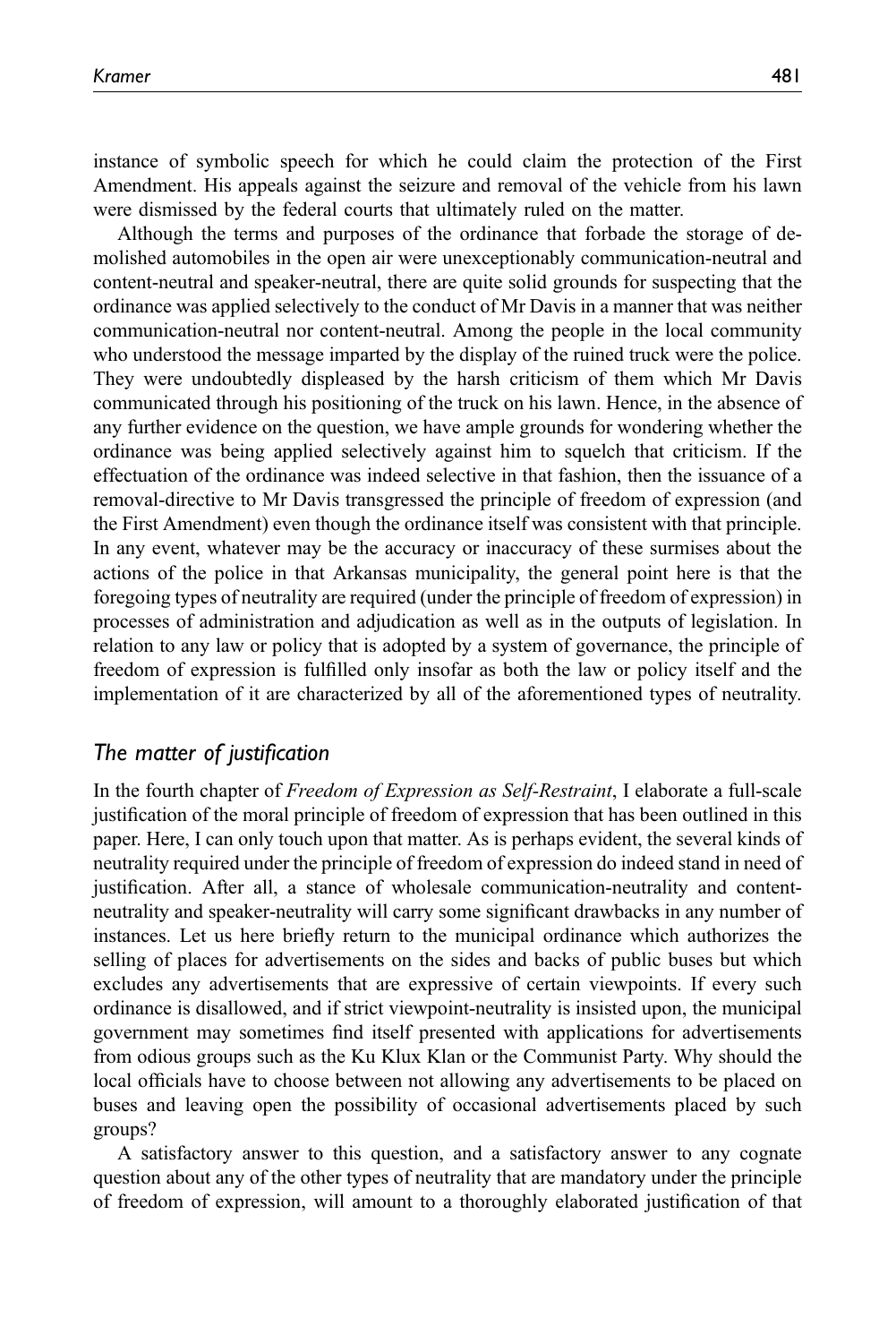principle. In the chapter mentioned above, I have presented such a justification. In this article, in lieu of such a presentation, I will simply seek to convey a rough sense of the focus that is appropriate for vindicating the principle of freedom of expression. We should here proceed by reflecting afresh on what has already been said about the difference between the extent of a restriction and the selectivity of a restriction.

If the best justification for the principle of freedom of expression were to be centered on the provision of opportunities for addressors (speakers and writers and composers and artists and so forth) to impart their ideas and sentiments, we would be hard pressed to explain why selective restrictions on communications are quite frequently more problematic than wholesale restrictions. After all, the opportunities for expression available to addressors are curtailed by the latter restrictions far more extensively than by the former restrictions. We would face comparable difficulties if the best justification for the principle of freedom of expression were instead centered on ensuring that potential addressees (listeners and readers and viewers) enjoy ample access to the articulated ideas and feelings and hopes of other people. Selective restrictions impinge on such access less severely than do sweeping restrictions. Nor will we be able to account for the moral disparity between selective curbs and blanket curbs if we try to vindicate the principle of freedom of expression by concentrating on a societal desideratum such as the promotion of knowledge. Whereas the pursuit of such a desideratum would typically be badly hindered by any wide-ranging curbs on communicative activities, it could typically be furthered rather than hampered by some curbs that are suitably selective. Thus, like a focus on opportunities for self-expression or a focus on access to other people's articulations of their ideas and sentiments, a focus on a societal desideratum such as the growth of knowledge cannot explain why selective restrictions on communications are sometimes especially objectionable.

To come up with a germane explanation, we need to train our attention instead on the relationship between a system of governance and the society over which that system presides. When such a system imposes selective constraints on communications, the control which it exerts over central aspects of people's lives is particularly fine-grained. For reasons that can be broached only fleetingly here, the minuteness of the fine-grained control is both overweening and degrading. It is overweening because it assigns to governmental officials a decisive role in channeling the specificities of communicative interaction qua communicative interaction,<sup>[2](#page-10-5)</sup> and it is degrading because it makes the success of a system of governance partly dependent on the non-occurrence of modes of expression which an ethically more robust system of governance could safely abide. Toleration is of course not equivalent to condonation; as I have emphasized in Freedom of Expression as Self-Restraint, a key aspect of the ethical robustness of a system of governance is the extent to which its operations avert any untoward effects that might ensue from the modes of expression which it leaves legally unrestricted. Consequently, a prime measure of the ethical health of a system of governance is its ability to sustain the self-restraint that is constitutive of freedom of expression. We can recognize as much when we ruminate on the types of neutrality (in the domain of communicative interaction) that are required under the principle of freedom of expression. Chapter 4 of Freedom of Expression as Self-Restraint has dilated on this matter at far greater length, and has